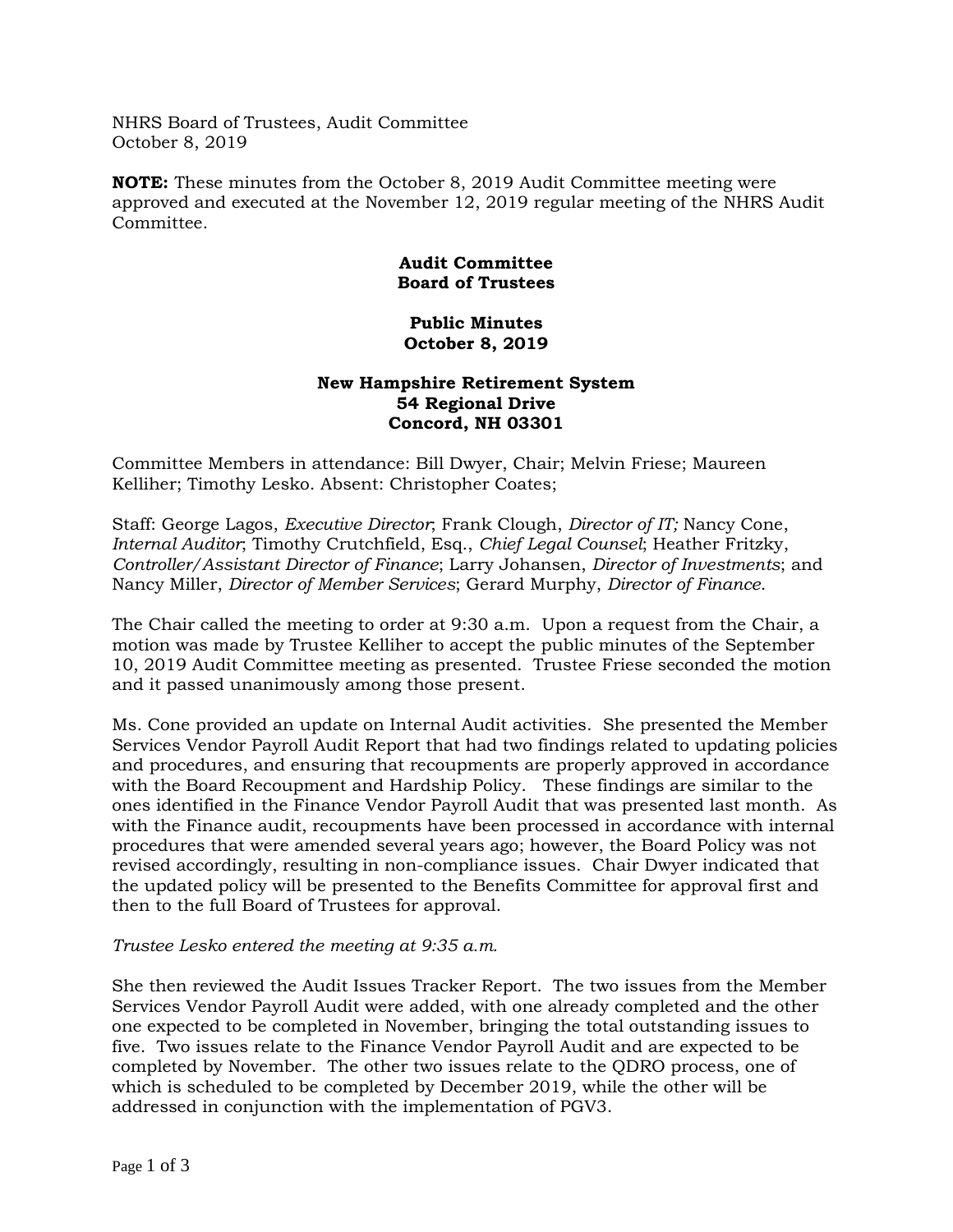A review of the FY2020 Internal Audit Plan indicated that the FY2019 GASB 67 & 74 employer census data audits on behalf of Plante Moran are completed and the Member Services Vendor Payroll audit is completed. One consulting activity is completed and there are five in process. An audit of Employer Audit Record Adjustments is in process.

Ms. Cone then discussed the status of Plante Moran's recommendations to strengthen internal controls or increase operating efficiencies. Of the original sixteen suggestions, fifteen are completed and the remaining item, relating to the administration of insurance premium deductions and medical subsidy benefits that NHRS administers on behalf of certain employers, was discussed with Plante Moran. Mr. Lagos indicated that Legal is working on a draft memo for Plante Moran to outline current controls in place so that they have a complete understanding of the process.

Next, Ms. Cone provided an update on the Data Security Remediation project. Eightytwo percent of the high and medium priority items are completed, and seventy-four percent of the low priority items are completed. All thirteen of the medium priority items and fourteen of the twenty high priority items are completed. Of the remaining six high priority items, four are targeted to be completed by December 31, 2019, while two are long term, as they will be addressed in conjunction with the PGV3 conversion. Of the original thirty-five low priority items, twenty-six are completed, which is an increase of three since last month. Of the nine outstanding items, two are targeted to be completed within ninety days, six are long term, and one requires further discussion.

Chair Dwyer then discussed the Actuarial Funding Policy with the Committee, indicating that the Committee approved a revision at its September meeting, which will be presented for approval today to the full Board following this meeting.

Mr. Murphy then provided an update on the status of the FY2019 external audit. Plante Moran representatives are onsite for the next three weeks, and he is planning to close the books for FY2019 by next week. Mr. Murphy verified that Plante Moran will confirm financial balances with selected financial services providers and employers. Chair Dwyer indicated that the audit is on track to be reviewed and approved at the December Audit Committee meeting.

Mr. Crutchfield then presented the FY2019 Annual Code of Ethics Report Card that has been utilized for the last thirteen years as a best practice for self-reporting conflicts of interest. The survey is sent to all service providers (including investment managers), current and former Trustees, Independent Investment Committee members, and current and former NHRS employees. Of the one hundred seventyseven respondent requests, one hundred seventy-five responses were received, resulting in a ninety-nine percent response rate. Most importantly, none of the responses raised any compliance issues. These outcomes are in line with recent years.